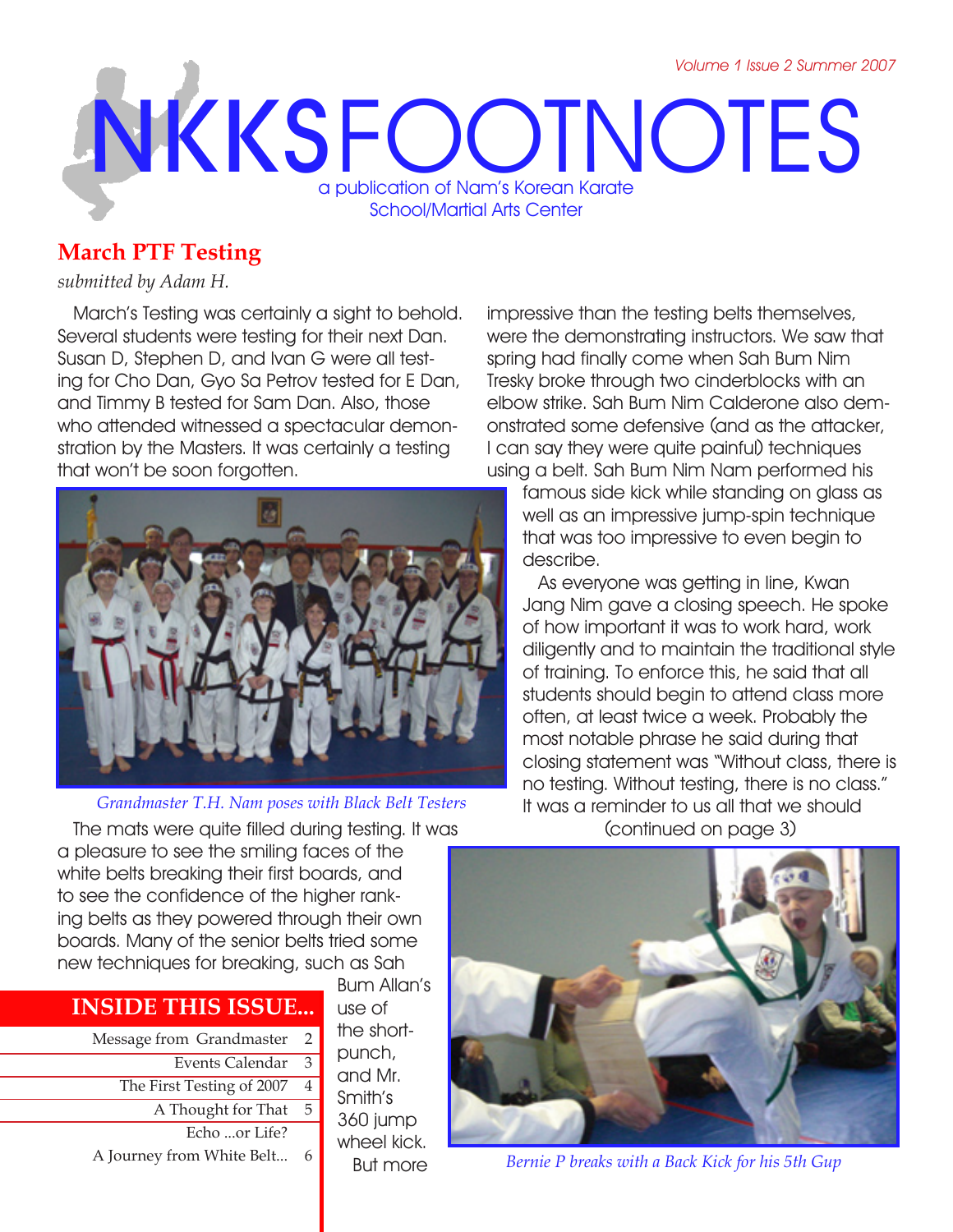#### **NKKS** FOOTNOTES **A Message from GRANDMASTER TAEK HO NAM**

As we prepare for our next promotional testing, I would like to take this opportunity to stress the importance of some basic principles and philosophies of Tang Soo Do.

In order to benefit from your training, all students need to try their best and remain focused during classes. You must remember that to be a successful martial artist you need to be respectful to instructors and other students, remain disciplined, set goals and learn to be effective leaders. Also, to obtain the benefits of Tang Soo Do such as, increased flexibility, coordination, strength, endurance and improved cardiovascular status, you must exhibit selfdiscipline, self-control and concentration.

Remember that forms are a very important part of training. Good basics are the foundations to good forms, and this can not be accomplished unless practiced constantly.

Keep in mind, that to be prepared is not to fail. I always get great satisfaction in seeing the progress of my students.



**Grandmaster Taek Ho Nam**

**"** ...to be prepared is not to fail*.***"**

기'신리 외욕 굔더 SELF-CONFIDENCE . DESIRE  $\bullet$  RESPECT 김 강희 김 기간이 매음 **HEALTHY BODY BEAUTIFUL MIND** 

**TANG SOO!**

#### **NKKS** Footnotes

A Publication of Nam's Korean Karate School / Martial Arts Center 256 Washington Rd., Mt. Lebanon, Pa 15216 (412) 344-5557 5444 Steubenville Pike, Robinson, Pa 15136 (412) 787-9895 Fax (412) 787-9895 3131 Millers Run Rd., Cecil, Pa 15321 (412) 901-6890 www.namskoreankarate.com E-mail: namskoreankarate@gmail.com

| Founder and Publisher    | Grandmaster Taek Ho Nam |
|--------------------------|-------------------------|
| Executive Editor         | Master Hans H. Nam      |
| <b>Production Editor</b> | Master Brenda Calderone |
| <b>Production Editor</b> | Master Tony Tresky      |
| Copy Editor              | Martin M. Feick         |
| Design / Printing        | Heather Arbuckle        |

© 2007 T.H. Nam's Korean Karate School / Martial Arts Center. All rights reserved.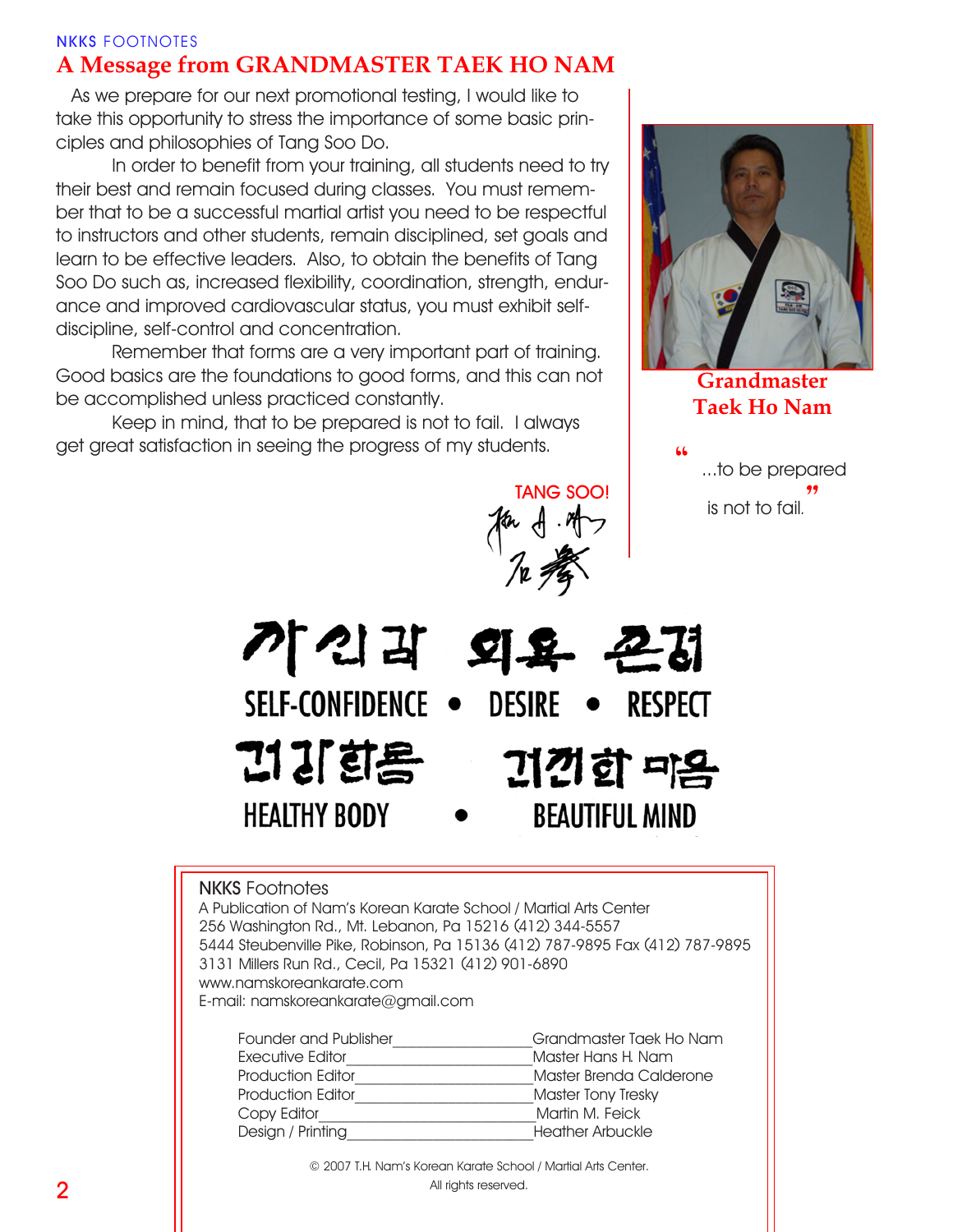#### *Volume 1 Issue 2 Summer 2007*

#### **UPCOMING EVENTS**

**\*ASK YOUR CAMPUS MANAGER FOR TIMES RC= Robinson Campus CC= Cecil Campus MC= Mt. Lebanon Campus**

**APRIL**

- **NO CLASS (GOOD FRIDAY & EASTER) 6&7**
	- **Adult Breaking Clinic @ MC 12 All Belts Breaking Clinic @ RC**
	- 13 Children Breaking Clinic @ MC **All Belts Breaking Clinic @ CC**
	- 14 MOVIE NIGHT @ CC
	- **MOVIE NIGHT @ MC 21**
	- **MOVIE NIGHT @ RC 28**

#### **MAY**

- **Adult Breaking Clinic @ MC 3 All Belts Breaking Clinic @ RC**
- **Children Breaking Clinic @ MC 4 All Belts Breaking Clinic @ CC**

14-19 Parents' Appreciation Week *Pan-Am Tang Soo Do Federation Promotional Pre-Testing:*

- 
- **CC 16 RC 17**
- **MC 18**

**NO CLASS @ CC**

*Pan-Am Tang Soo Do Federation Promotional Pre-Testing:*

**ALL STUDENTS @ RC 19** *Pan-Am Tang Soo Do Federation Promotional Pre-Testing MAKE-UP:*

- **MC 21**
	- **CC**
- **RC 22**

**NO CLASS ALL CAMPUSES (MEMORIAL DAY) 26&28**

#### **JUNE**

- **BLUE BELT to BLACK BELT CLINIC 2 NO CLASS ALL CAMPUSES (CLINIC)**
- **Adult Breaking Clinic @ MC 7 All Belts Breaking Clinic @ RC**
- **Children Breaking Clinic @ MC 8 All Belts Breaking Clinic @ CC**
- **BUDDY WEEK 11-15**
	- **MOVIE NIGHT @ RC 16**
	- **(ALL CAMPUSES WELCOME)**
- 18-29 SUMMER KAMP

# **PTF Testing (con't from front page)**

attend class regularly and support our fellow martial artists by attending testing as well. Even if we aren't going up for the next belt, it's important to show up and help out as other students rise in the ranks.

Not only that, but to attend class and testing is to further yourself in Tang Soo Do. It's how you improve your technique, increase your discipline, and most importantly show respect and loyalty to the school. Everyone should attend testing. Whether it be to go up a rank, watch the demonstrations given by the senior belts, or just to show respect to the school, everyone should

## **An Echo...Or Life?**

*submitted by Gyo Sa L. Nagoda*

A son and his father were walking in the mountains. Suddenly the little boy falls, hurts himself and screams, "Aaahhhhhhhh!" To his surprise, he hears his voice repeating somewhere in the mountains: "Aaahhhhhhhh!"

Curious, he yells, "Who are you?" He receives the same answer: "Who are you?" Angered at the response, he screams, "Coward!" He receives the answer: "Coward!"

He looks to his father and asks, "What's going on?" His father smiles and says, "My son, pay attention," and he screams to the mountain, "I admire you!" The voice answers: "I admire you!" Again, the man screams, "You are a champion!" The voice answers: "You are a champion!"

The boy is surprised but does not understand. Then the father explains: "People call this an echo, but really this is life. It gives you back everything you say and do. Our lives are a reflection of our actions. If you want more love in the world, create more love in your heart. If you want competency in your team, improve your own competence. This relationship applies to everything, in all aspects of life: Life will give you back everything you have given to it."

This week, make a conscious effort to be a positive influence on every person you meet. Make a difference! You will feel empowered, energized and full of joy!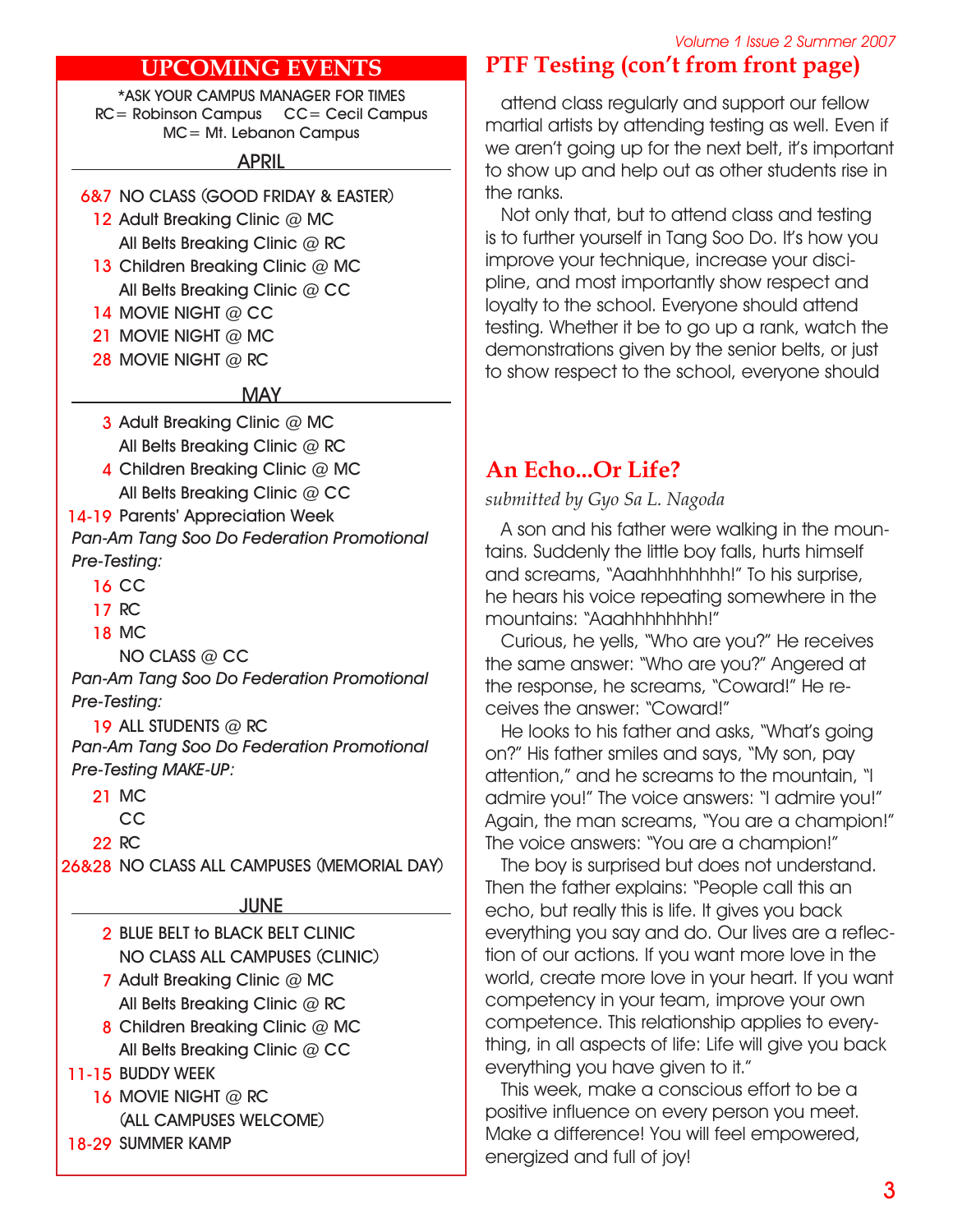#### **NKKS** FOOTNOTES **The First Testing of 2007**

*by Megan S.*

Once again, the students of all three campuses came together for the first promotional testing of the year. Students had wore away and students started a chance to meet those who have recently joined our family and students from different campuses. Many students were

was in the air prior to starting.

Once testing started, nerves to have fun showing off what they had learned to Kwan Jang Nim. During testing Master T. Tresky, Master E. Calderone,

in attendance and anticipation and several other students performed a demonstration. All the students enjoyed it and everyone is looking forward to another demonstration during testing this March.

#### **A+CADEMIC A+CHIEVERS** \* designates a new achiever

Austin C\* Cort B Anthony G\* Nathan M\*  $TJ D^*$ 

Josh P\* Adam R\* Josh B\* MacKenzie L Alicia S

Meghan S Caela G\* Noah B\* Stephen D

### **NEW BLACK BELT RECIPENTS**

Stephen D (Cho Dan) GyoSa K. Petrov (E Dan) Timmy B (Sam Dan)

Susan D (Cho Dan) GyoSa J.Didiano (E Dan) Ivan G (Cho Dan)

### **NEW INSTRUCTORS**

BuSahBum Linda Nagoda (NIT – 2nd Dan)

**APRIL** Lea M – 2nd Jimmy W – 6th Nicholas H – 9th Aiden  $A - 14$ th BuSahBum P. Allen – 15th GyoSa Arielle S – 18th Stephen D – 21st Tyler  $S - 24$ th Chris L – 22nd Gerald M – 28th

# **BIRTHDAYS**

**MAY** Kayla K – 4th Adam  $R - 4$ th Erin  $S - 8$ th Eddie S – 16th Emily  $F - 19$ th Monica M – 27th Mia R – 28th GyoSa J. Didiano – 31st

**JUNE** Daniel K – 3rd Dennis Y – 5th Beverly S – 5th GyoSa Alex D – 8th Meghan S – 10th Matthew C – 14th  $Ben H - 14th$ Don  $D - 24$ th  $lan B - 26th$ Jennifer G – 27th  $Liam K - 27th$ Austin W – 29th Murot T – 29th Nathan M – 30th

# *Need a website? Newsletter? Logo?* **HEATHER ARBUCKLE**

web & graphic designer heather@beneaththeradar.com www.beneaththeradar.com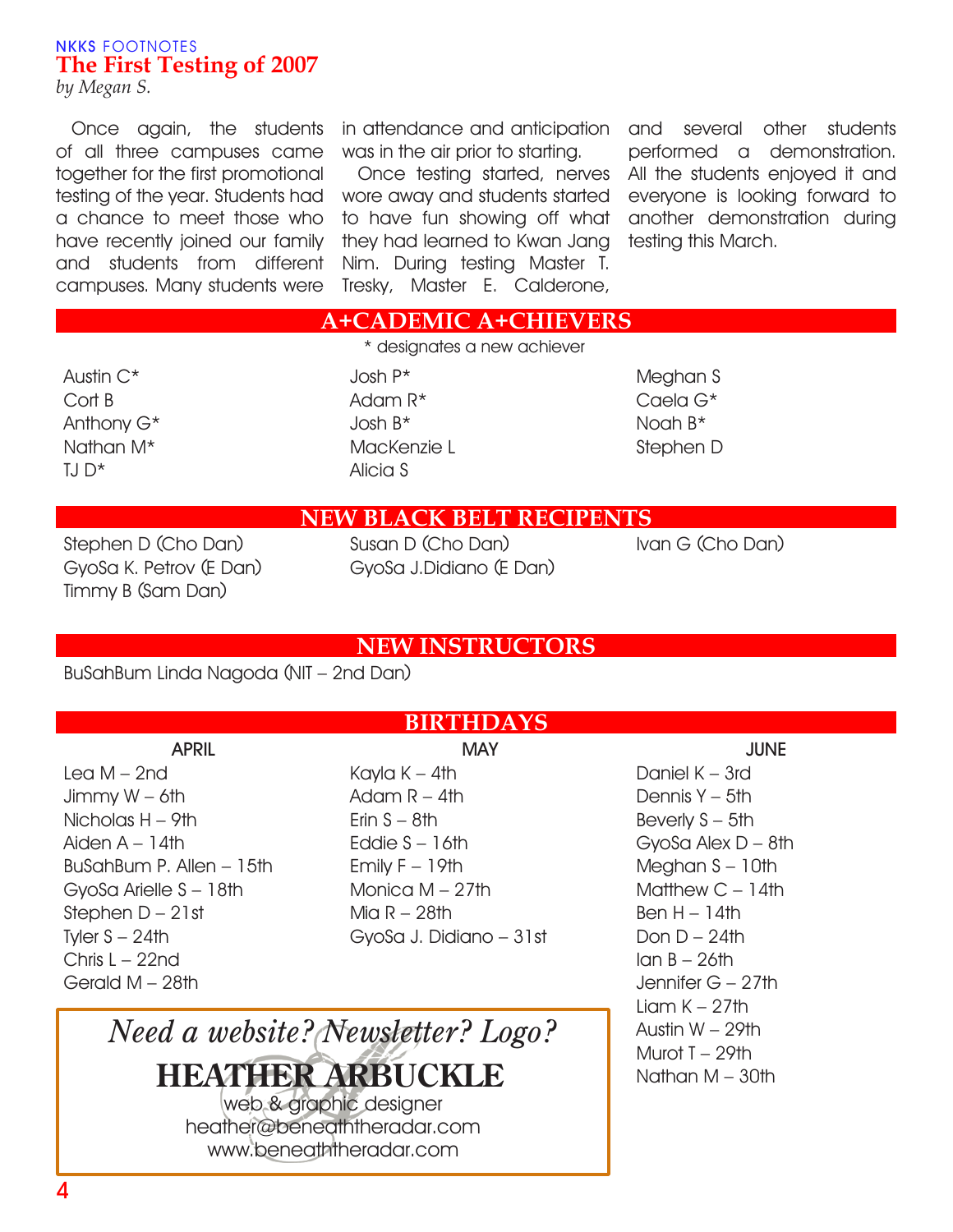#### **A Thought for That:** The Obese Enemy *by Master H.Nam*

"CONGRATULATIONS, it's a girl! Or perhaps a boy. Either way, these may be the most exciting words parents hear their entire life. From this point on, parents are determined to keep their child safe from any harm. Now imagine years from now when your son or daughter is diagnosed with diseases that could have been prevented years before with minimal effort and

discipline. They are overweight, and the doctor has informed them that it is a necessity to lose weight. They are now fighting The Obese Enemy.

Many questions arise concerning childhood obesity. A natural question that many parents ask is, "How do I know if my child's excess weight is a part of the natural growth process, will he/ she just grow out of' this weight and will my child's weight have a negative affect on his/her health into adulthood?" According to the American Obesity Association, about 15.5% of adolescents (ages 12 to 19) and 15.3% of children (ages 6 to 11) are obese and there has been an increase of approximately 5% per 4 years of study. Nam's Martial Arts Center feels compelled to inform and educate the public about these important issues.

Education and awareness is a priority. Children and adolescents who are educated about the importance of physical activity and nutrition are the cornerstone of the strategy in beating The Obese Enemy. The AOA states that "Families and schools are the two most critical links in providing the foundation for those behaviors." The AOA also reports that "Parents are the most important role models for children." Below are the results of a survey conducted by American Obesity Association: 12 percent of parents considered their child overweight. Comparing their own childhood health habits to their children's, 27 percent of parents said their children eat less nutritiously, and 24 percent said their children are less physically active. 35 percent of parents rated their children's school programs for teaching good patterns of eating and physical activity to prevent obesity as "poor," "non-existent," or "don't know."

Studies have shown a correlation with diseases directly linked with childhood obesity, such as type-II diabetes, asthma and hypertension. Once considered adult conditions, they are now reported more frequently in children and adolescents. And children who are overweight may face self-esteem issues as well as ridicule, bullying, and decreased social interaction due to lack of confidence.

"The U.S. Surgeon General recommends moderate physical activity for children every day for at least 60 minutes." Nam's Martial Arts Center is taking action in our communities to create awareness about The Obese Enemy. Nam's Martial Arts Center believes that it has the newest and most effective ways to make training educational and, more importantly, fun! Our Kwan Jang Nim is continually updating and finding innovative ways to present our curriculum to the students.

"Involvement of the entire family is also a motivating factor. Weight control programs that involve both parents and the child have shown improvement in long-term effectiveness compared to directing the program only to the child." Nam's Martial Arts Center also believes that when children see their parents are performing and learning the same techniques as themselves, they are motivated to perform better than their parent. As a "Family Business" the Nam's Family has first hand experience and strongly believes that "A Family that Kicks Together – Sticks Together!"

(con't on page 6)

#### **ADVERTISE NOW!!**

Our website has attracted many new visitors each day. Our newsletter and informative brochure will be e-mailed to perspective students. Anyone interested in placing an advertisement in the newsletter please e-mail your interest to **namskoreankarate@gmail. com**. Ad design is included in the price. All ads will be designed by our webmaster Heather Arbuckle. There are four months per issue.

\$40- For the first issue that your ad appears in \$20/issue- To continue the same ad \$30- For re-design of your ad – \$20/ issue- To continue the redesigned ad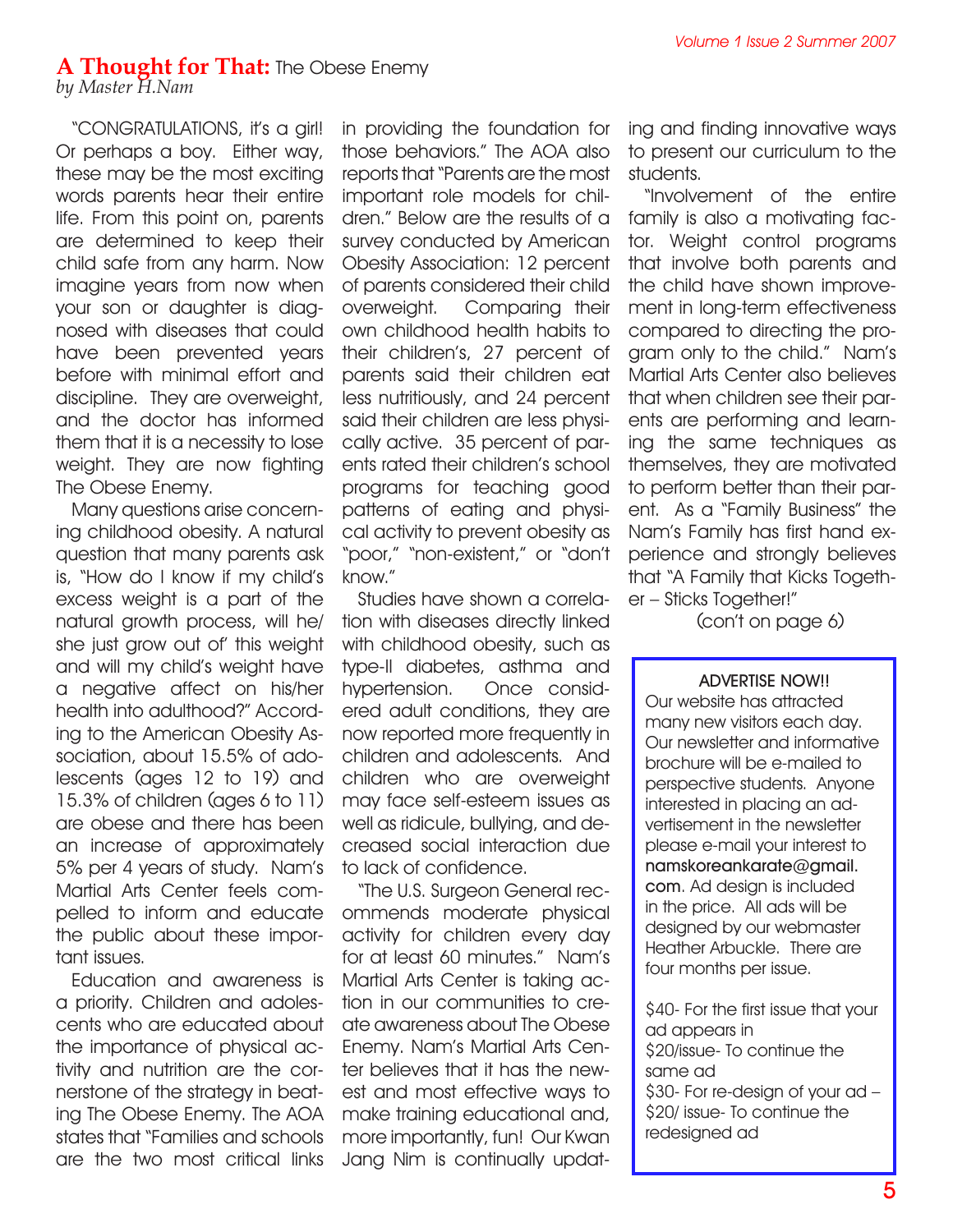#### **NKKS** FOOTNOTES **A Thought for That (con't from page 5)**

There is absolutely no cure to beat The Obese instruct the student for 10 weeks or 10 years, I treat

Enemy. All parents can do is to prepare and educate their children as best as possible. Giving your child the information and tools to beat this Obese Enemy is the key to giving your child the long adult life it deserves.

As a Martial Arts Master Instructor, I personally hold health as one of my top priorities. As an Instructor I also feel



every child I instruct and motivate to do better as if they were my own child. Just like a parent, I pledge to protect, educate and help each and every child. For more information concerning childhood obesity and other tools for success against your child's "Obese Enemy" please go to American Obesity Association (www. obesity.org). Don't

*SahBumNim Nam holds while Cort B breaks*

responsible and confident that I can help my chil-let The Obese Enemy overcome your child! dren overcome The Obese Enemy. No matter if I

# **A Journey from White Belt to Black Belt**

*by GyoSa J. Didiano (This is GyoSa J. Didiano's 2nd Degree Black Belt Essay)*

There are many levels in the world of Martial Arts, from student to instructor to Master and finally Grandmaster. Every Art, whether it be Tae Kwon Do, Kenpo or Tang Soo Do has some form of belt or level system. There are many reasons for these systems. One reason is to separate the teacher or Master from the student. Another reason is that we all have to begin our path of knowledge at the beginning. In the world of Martial Arts, the first step on the path to Master is usually a white belt. This color shows purity and a lack of knowledge. This level is where the student begins on his journey to mastery. The student will start by learning basic techniques and terminology.

Now, this is where the paths

of different Arts diverge. Some styles go on to yellow or even green belts. In our Tang Soo Do, we progress from white. In the Training Manual it says that this is the level of growth and exploration. For example, the student will take the knowledge of how to perform a front kick, and learn to do a roundhouse kick. This also happens with other kicks such as the side and back kicks. This level also allows the student to build on other basic techniques that they learned as a white belt.

As the student progresses on his journey toward mastery, the student will receive their yellow belt. The Manual teaches us that the "Yellow represents the gold in the ground waiting to be found." As time moves on the